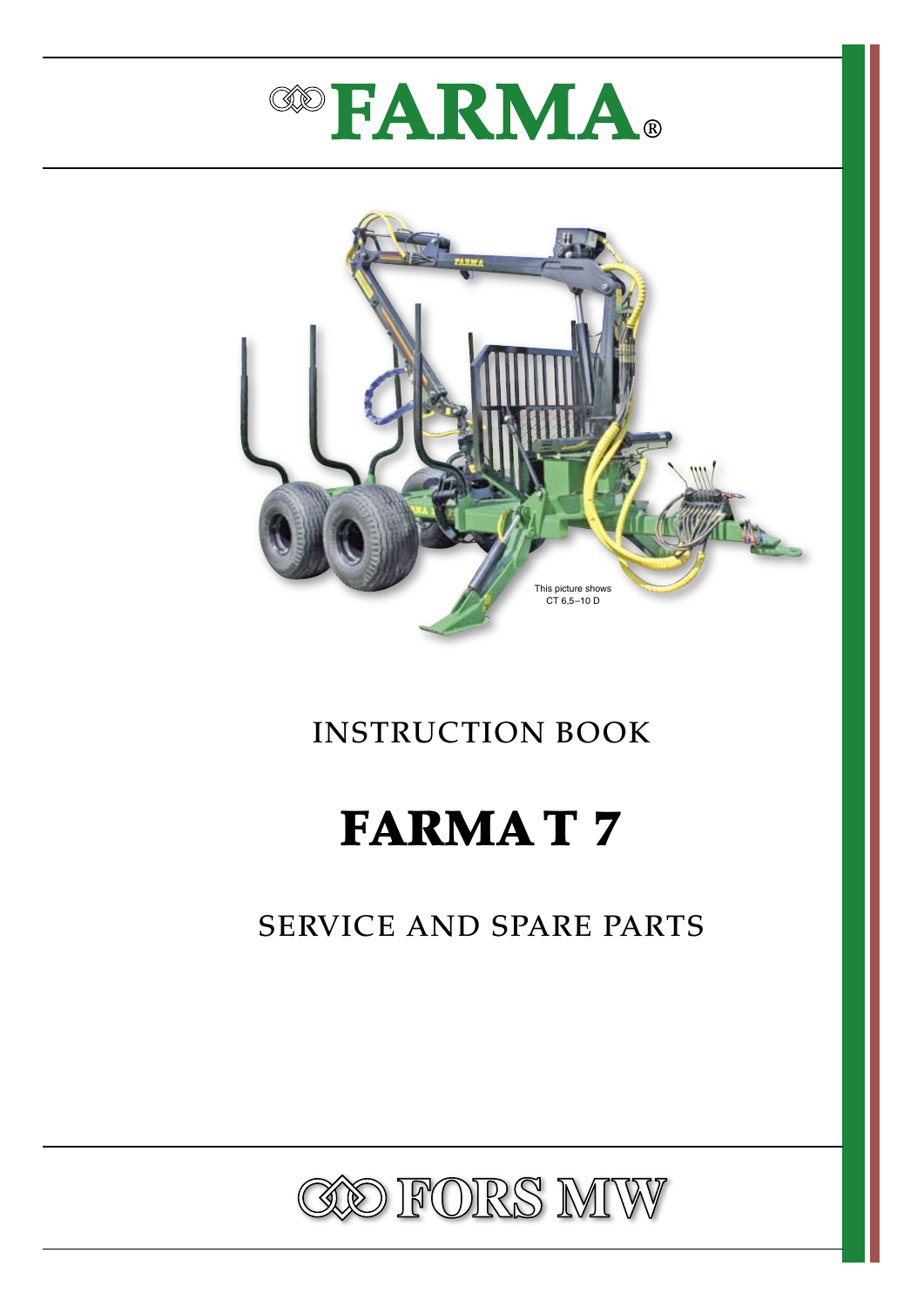

#### **TABLE OF CONTENTS**

| $\mathcal{P}$ |  |
|---------------|--|
|               |  |
|               |  |
|               |  |
|               |  |
| 3             |  |
|               |  |
|               |  |
|               |  |
| 4             |  |
|               |  |
|               |  |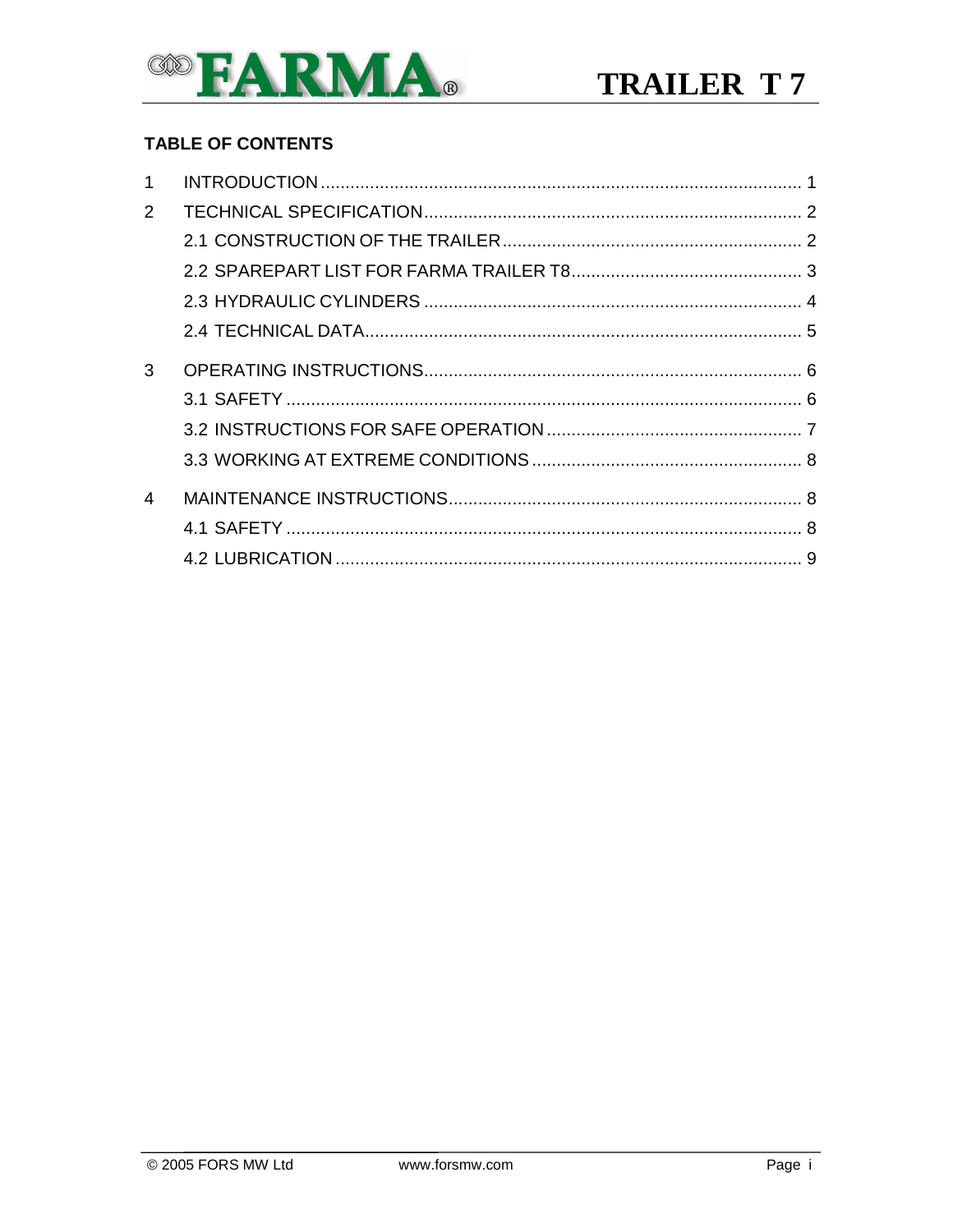

#### **1 INTRODUCTION**

This manual deals with the **T 8** forest trailer and contains all the operating and maintenance instructions you need for using the trailer safely and correctly.

Even if you are experienced user of this kind of equipment, read this manual carefully.

It contains information that enables the trailer to be used efficiently and safely. Make sure that this trailer corresponds to your demands.

Regular maintenance is essential for troublefree, efficient and economical utilization.

It is the operator duty to familiarize and obey all safety precautions and instructions carefully.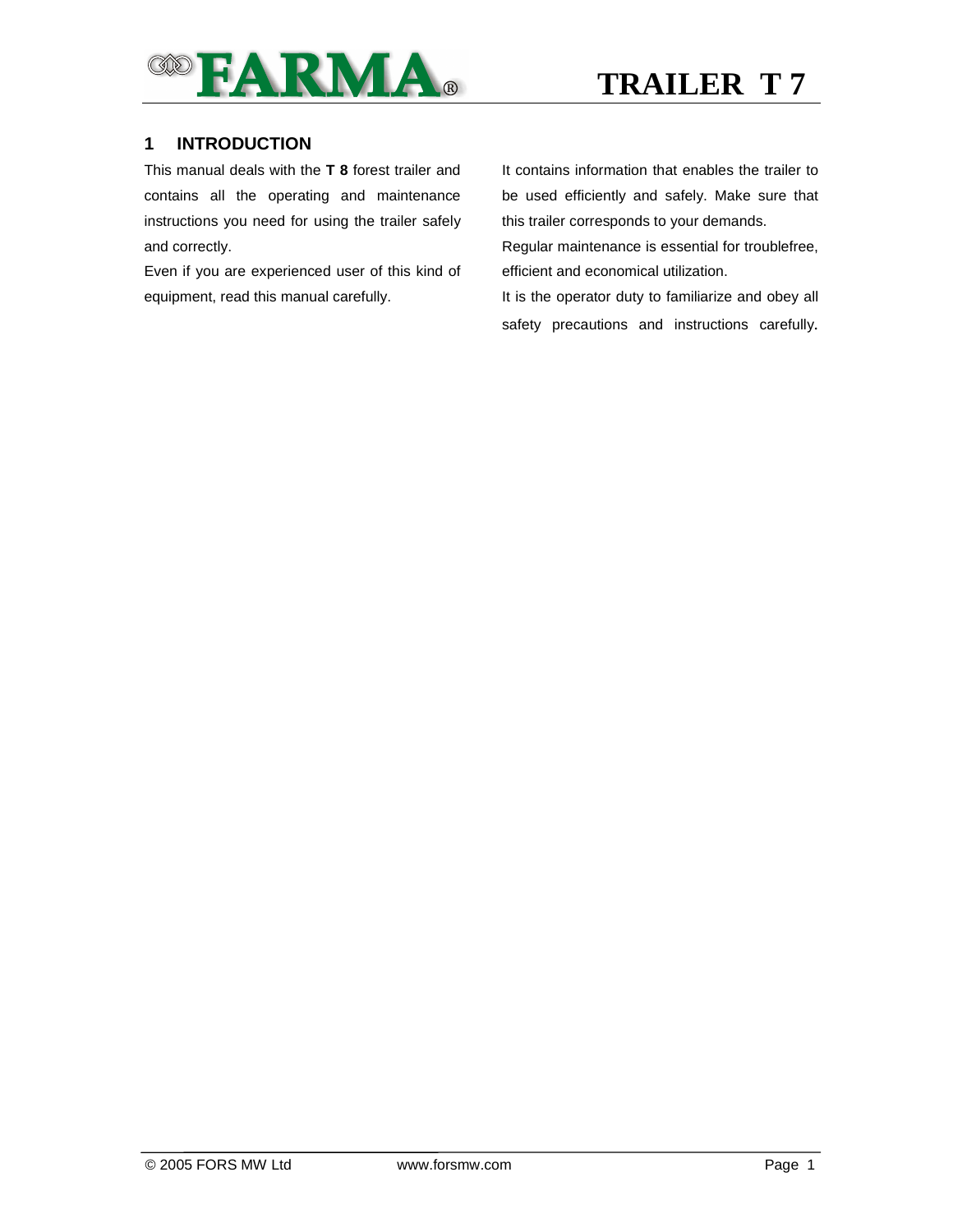

#### **2 TECHNICAL SPECIFICATION**

#### 2.1 CONSTRUCTION OF THE TRAILER

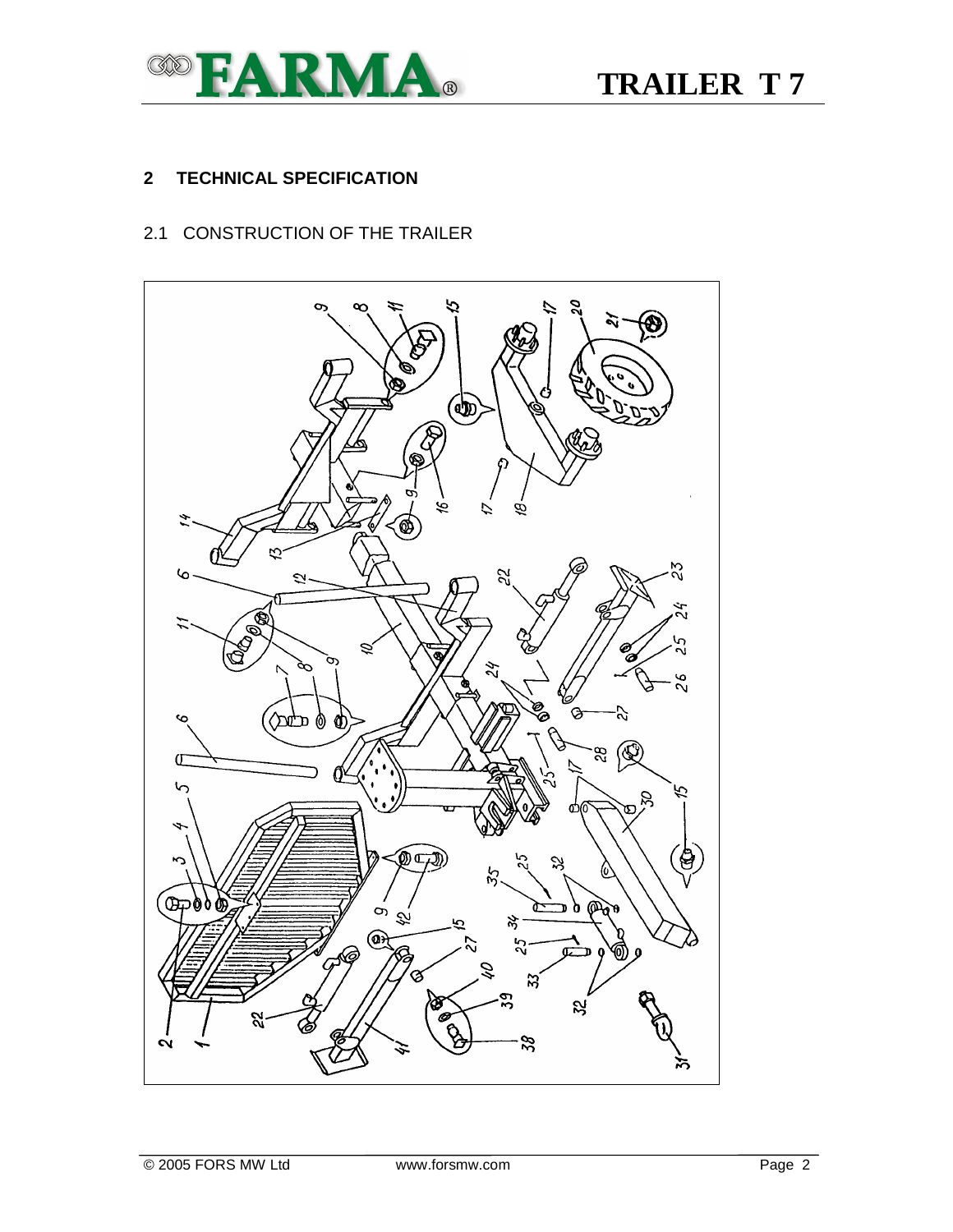

#### 2.2 SPAREPART LIST FOR FARMA TRAILER T8

Production no FMW 11

| Pos                     | Art                                     |                    |                        |                  |                         |
|-------------------------|-----------------------------------------|--------------------|------------------------|------------------|-------------------------|
| no                      | <b>Number</b><br><b>Sparepart</b><br>no |                    |                        | <b>Dimension</b> | <b>Pcs</b>              |
| 1                       | 11001                                   | F11-080000.000     | <b>Backwall</b>        |                  | 1                       |
| $\overline{2}$          | 11002                                   |                    | <b>Bolt</b>            | M12x40           | 3                       |
| 3                       | 11003                                   |                    | Plane washer           | $\varnothing$ 12 | 3                       |
| $\overline{\mathbf{4}}$ | 11004                                   |                    | Spring washer          | ø12              | 3                       |
| 5                       | 11005                                   |                    | <b>Nut</b>             | M12              | 3                       |
| 6                       | 11006                                   | F13-150000.000     | Pin                    |                  | $\overline{\mathbf{4}}$ |
| $\overline{7}$          | 11007                                   | M13-000030.000-060 | Axle-bolt              |                  | $\mathbf{1}$            |
| 8                       | 11008                                   | M13-000000.001     | Plane washer           | ø24              | 3                       |
| 9                       | 11009                                   |                    | <b>Nut</b>             | M24              | 17                      |
| 10                      | 11010                                   | F11-070000.000     | Frame / Chassi         |                  | 1                       |
| 11                      | 11011                                   | M13-000030.000-030 | Axle-bolt              |                  | $\overline{\mathbf{c}}$ |
| 12                      | 11012                                   | F11-170000.000     | <b>Material holder</b> |                  | $\mathbf 1$             |
| 13                      | 11013                                   | F13-062000.003-010 | Lock-plate             |                  | 4                       |
| 14                      | 11014                                   | F11-061000.000     | Wheel support          |                  | $\mathbf{1}$            |
| 15                      | 11015                                   |                    | Grease nipple          | $1/8$ inch       | 8                       |
| 16                      | 11016                                   |                    | <b>Bolt</b>            | M24x60           | 4                       |
| 17                      | 11017                                   |                    | Glide-bearing          | PAP5040P10       | 6                       |
| 18                      | 11018                                   | M13-090000.000-010 | Boggi sides            |                  | $\overline{2}$          |
| 20                      | 11019                                   |                    | Wheels                 | 11,5/80-15,3     | $\overline{4}$          |
| 21                      | 11020                                   |                    | Wheel nut              |                  | 24                      |
| 22                      | 11021                                   | M14-100100.000-020 | Hydraulic cylinder     | 63/32-300        | $\overline{c}$          |
| 23                      | 11022                                   | F11-140000.000-010 | Stabilizer leg         |                  | 1                       |
| 24                      | 11023                                   | M14-000000.001     | Distance ring          |                  | 8                       |
| 25                      | 11024                                   |                    | Split pin              | ø4x60            | 6                       |
| 26                      | 11025                                   | M14-000000.002-040 | Axle-bolt              |                  | $\overline{2}$          |
| 27                      | 11026                                   |                    | Glide-bearing          | PAP2530P10       | 4                       |
| 28                      | 11027                                   | M14-000000.002-030 | Axle-bolt              |                  | $\overline{c}$          |
| 30                      | 11028                                   | F11-050000.000     | Pull-beam              |                  | 1                       |
| 31                      | 11029                                   | F13-000010.000     | Pull-loop              | 12 ton           | 1                       |
| 32                      | 11030                                   | M13-000000.017     | Distance ring          |                  | 4                       |
| 33                      | 11031                                   | M13-000000.002-020 | Axle-bolt              |                  | $\overline{1}$          |
| 34                      | 11032                                   | F11-100100.000     | Hydraulic cylinder     | 90/40-100        | $\mathbf 1$             |
| 35                      | 11033                                   | M13-000000.002-040 | Axle-bolt              |                  | $\mathbf{1}$            |
| 38                      | 11034                                   | M14-010050.000-040 | Axle-bolt              |                  | $\overline{c}$          |
| 39                      | 11035                                   |                    | Plane washer           | ø20              | 2                       |
| 40                      | 11036                                   |                    | Nut                    | M20              | $\overline{\mathbf{c}}$ |
| 41                      | 11037                                   | F11-140000.000     | Stabilizer leg         |                  | 1                       |
| 42                      | 11038                                   |                    | <b>Bolt</b>            | M24x80           | 2                       |
|                         |                                         |                    | H-hose frame           |                  |                         |
| 43                      | 11039                                   | RF11.7.5           | steering               | $L = 2460$       | 1                       |
|                         |                                         |                    | H-hose frame           |                  |                         |
| 44                      | 11040                                   | RF11.7,5           | steering               | $L = 2700$       | 1                       |
| 45                      | 11041                                   | S.7,5              | H-hose for stabilizer  | $L = 3500$       | $\overline{c}$          |
| 46                      | 11042                                   | S.7,5              | H-hose for stabilizer  | $L = 3350$       | 2                       |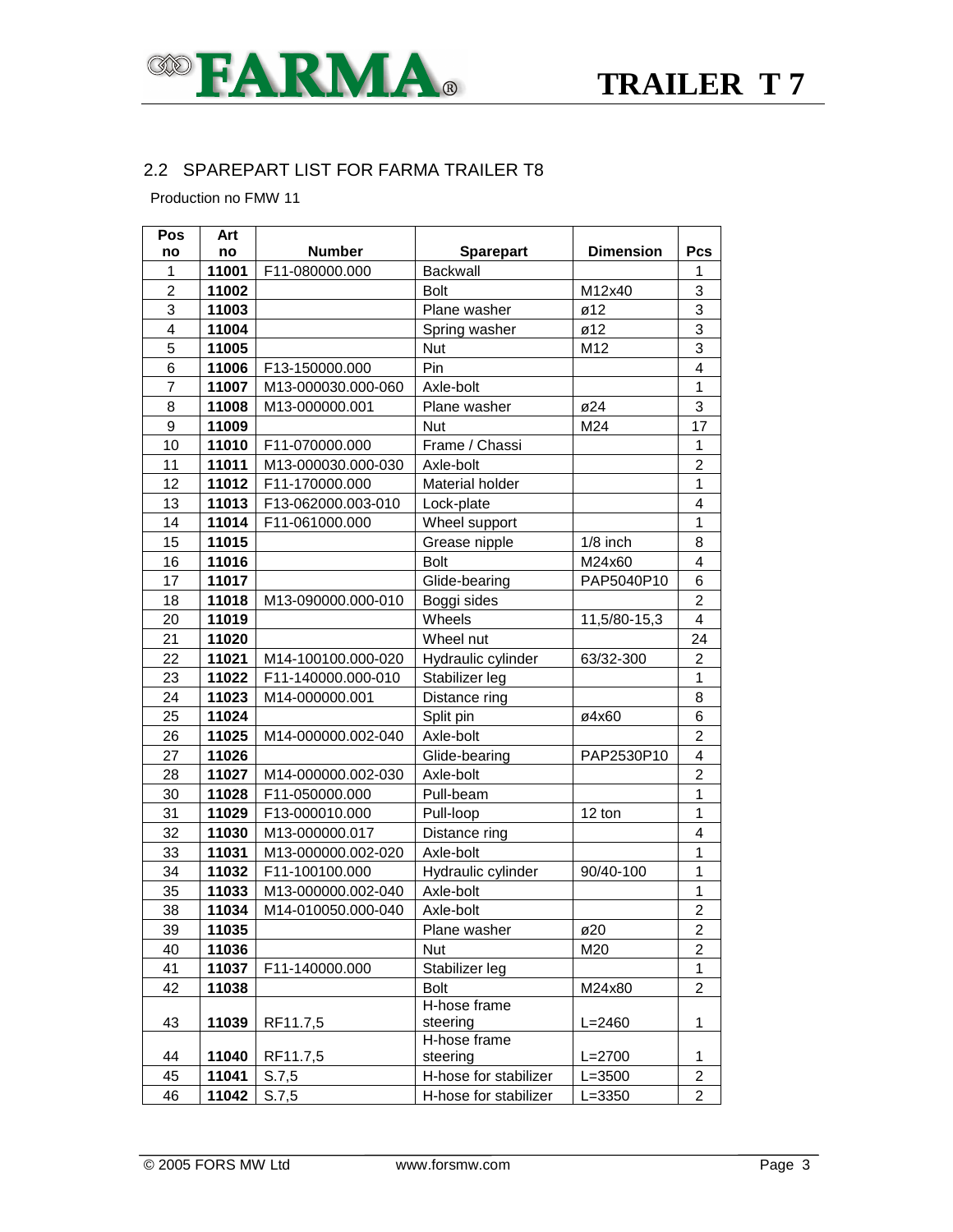

#### 2.3 HYDRAULIC CYLINDERS

Sparepart list for hydraulic cyl 90/40x100 Frame steering cyl for trailer T 7; T 8 Production no F11-100100.000

|                | Art   |                |                  |                      |            |
|----------------|-------|----------------|------------------|----------------------|------------|
| Pos no         | no    | <b>Number</b>  | <b>Sparepart</b> | <b>Dimension</b>     | <b>Pcs</b> |
|                | 56101 | F11-100120.000 | Piston rod       |                      |            |
| $\mathfrak{p}$ | 56102 | F11-100110.000 | Tube             |                      |            |
| 4              | 56102 | F13-100100.001 | Front bush       |                      |            |
| 5              | 56103 | F13-100100.002 | Piston           |                      |            |
| 8              | 56103 |                | Scrape ring      | AS40-50-7-10         |            |
| 9              | 56104 |                | Sealing          | NI 300 40-55-10      |            |
| 10             | 56104 |                | Bush             | DFI 40-45-5,5        |            |
| 11             | 56105 |                | Sealing          | SIMKO 5x2 90-70-33,8 |            |
| 13             | 56105 |                | O-ring           | 79,2×5,7             |            |
| 14             | 56106 |                | O-ring           | $40,2 \times 3,0$    |            |
| 15             | 56106 |                | Sealing          | SRA 90-5,1-1,5       |            |
| 16             | 56107 |                | Sealing          | SRI 40-2,6-1,5       | 2          |
| 19             | 56107 |                | Lock-ring        | <b>SGH 55</b>        | 2          |
| 20             | 56108 |                | Lock-ring        | <b>SGA 87</b>        |            |
| 21             | 56108 |                | Lock-ring        | N°72290              | 1          |
| 23             | 56109 |                | Grease-nipple    | 1/8"                 | 2          |
| 24             | 56109 |                | Joint bearing    | GE35ES               | 2          |

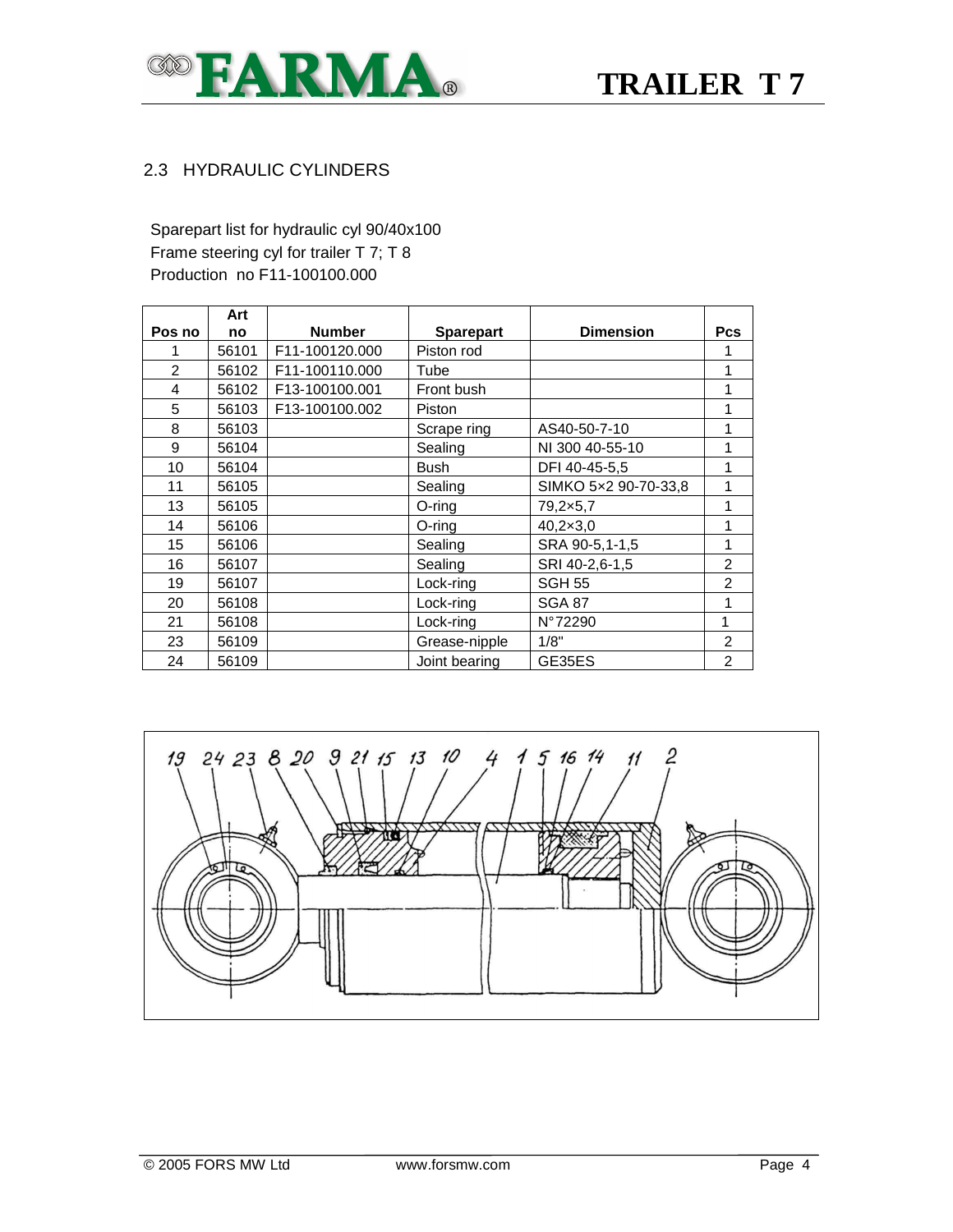

#### Sparepartlist for Hydraulic-cylinder 63/32-300 Stabilizer-cyl for Farma trailer T 6; T 7; T 8 Production no M14-100100000-020.

| <b>Pos</b>     | Art   |                    |                  |                      |                |
|----------------|-------|--------------------|------------------|----------------------|----------------|
| nr             | no    | <b>Number</b>      | <b>Sparepart</b> | <b>Dimension</b>     | <b>Pcs</b>     |
| 1              | 55601 | M13-100320.000-020 | Piston road      |                      |                |
| $\overline{2}$ | 55602 | M14-100110.000-020 | Tube             |                      | 1              |
| 4              | 55603 | M13-100300.001     | Front bush       |                      | 1              |
| 5              | 55604 | M13-100300.002     | Piston           |                      | 1              |
| 8              | 55605 |                    | Scrape-ring      | AS 32-45-7-10        | 1              |
| 9              | 55606 |                    | Sealing          | NI300 32-47-10       | 1              |
| 10             | 55607 |                    | <b>Buch</b>      | DFI 32-35,1-4,0      | 1              |
| 11             | 55608 |                    | Sealing          | Simco 5x2 63-47-29,8 | 1              |
| 13             | 55609 |                    | 0-ring           | 52,2×5,7             | 1              |
| 14             | 55610 |                    | 0-rina           | $32,2-3,0$           | 1              |
| 15             | 55611 |                    | Sealing          | SRA 63-5,1-1,5       | 1              |
| 16             | 55612 |                    | Sealing          | SRI 32-2,6-1,0       | $\overline{c}$ |
| 19             | 55613 |                    | Lock-ring        | SGH <sub>42</sub>    | $\overline{2}$ |
| 20             | 55614 |                    | Lock-ring        | SGA 60               | 1              |
| 21             | 55615 |                    | Lock-ring        | N 72240              | 1              |
| 23             | 55616 |                    | Grease-nipple    | 1/8"                 | $\overline{2}$ |
| 24             | 55617 |                    | Joint bearing    | GE25ES               | $\overline{2}$ |

#### 2.4 TECHNICAL DATA

| <b>FARMA TRAILER</b> | 7 t          |
|----------------------|--------------|
| Loading area, $m2$   | 1,8          |
| Ground clearance, mm | 510          |
| Center beam, mm      | 140x140x8    |
| Steerable towbar     | one cyl      |
| Axle, mm             | 60x60        |
| Length, m            | 5,6          |
| Width, m             | 1,9          |
| Wheels               | 11,5/80-15,3 |
| Loader weight, kg    | 1400         |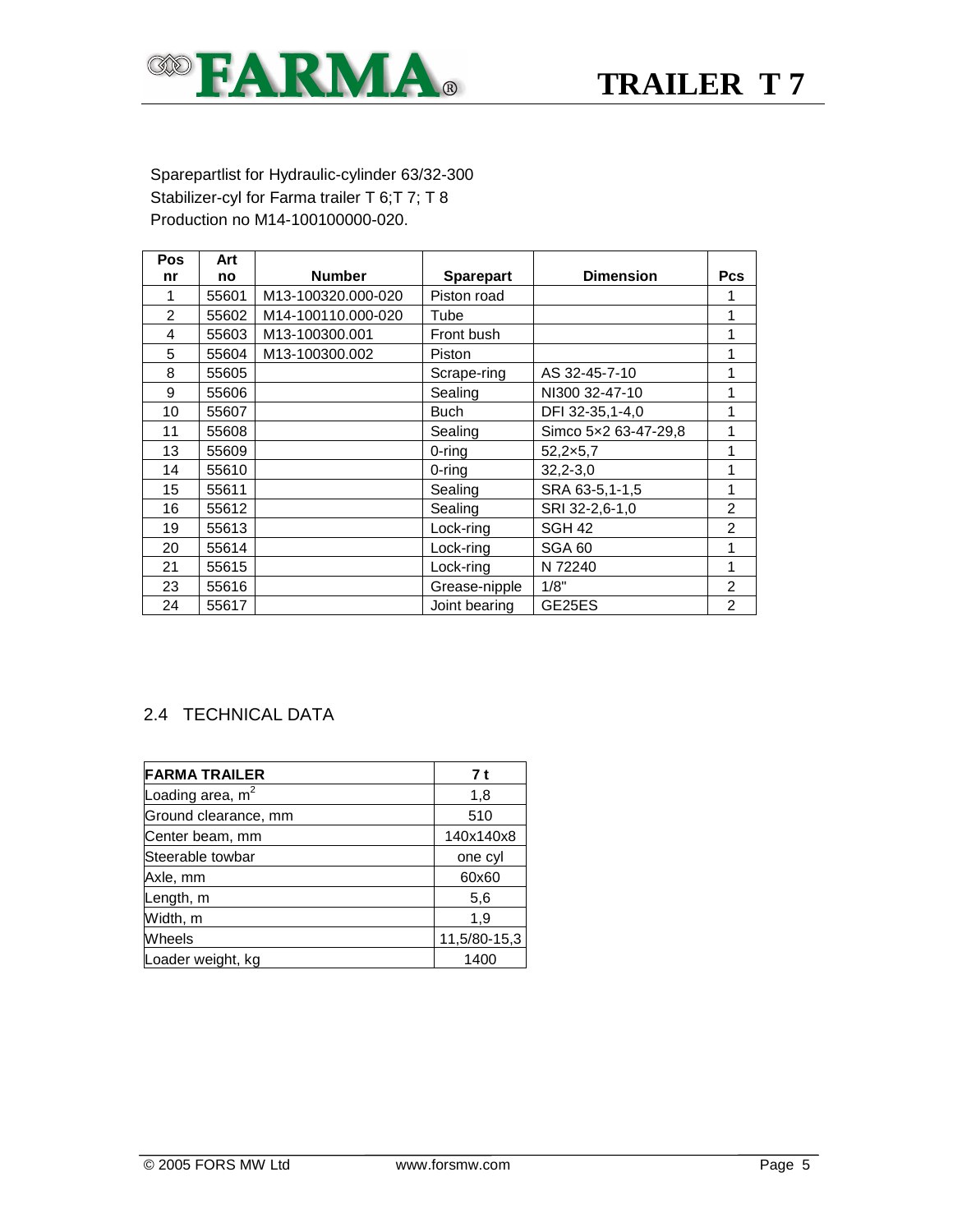

#### **3 OPERATING INSTRUCTIONS**

#### 3.1 SAFETY

- Read the manual before operating the trailer. Neglecting the instructions can cause danger to operator and machine.
- **Q** Operator must have sufficient training for using this machine.
- Do not use the trailer until you are familiar with the controls.
- Before loading works, ensure there is no one in danger zone (20 m).



## **DON'T FORGET TO LIFT THE SUPPORT LEGS UP BEFORE MOVING TO ANOTHER PLACE.**

- **D** Operator must have full visibility all over working area.
- □ The vehicle must be on stable ground and positioned securely. Support legs

must be used while loading to prevent the trailer tipping over.

- Use vehicles parking brakes during the loading.
- Do not exceed maximum loading values.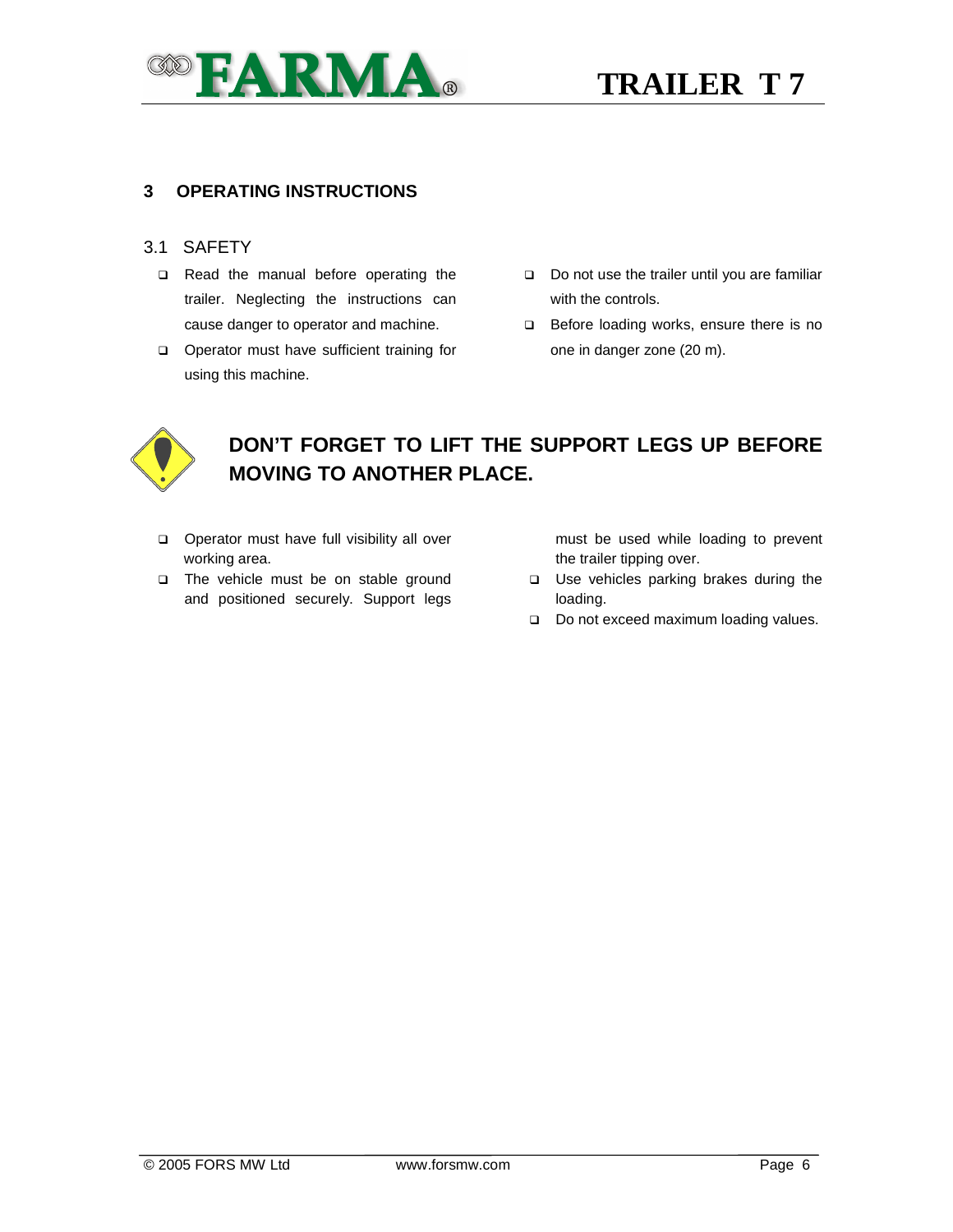

#### 3.2 INSTRUCTIONS FOR SAFE OPERATION

#### **SUPPORTING THE TRAILER**

- Always engage the base machines parking brakes before loading. If necessary put some obstacles in front of wheels.
- Always use support legs. Make sure the trailer is situated at firm terrain.



### **DO NOT USE SUPPORT LEGS FOR LIFTING THE LOAD. USE SUPPORT LEGS ONLY FOR SUPPORTING THE TRAILER.**

#### **MANIPULATING THE HYDRAULIC FUNCTIONS**



**NEVER CONTROL THE HYDRAULIC FUNCTIONS FROM ONE EXTREME POSITION TO ANOTHER WITH SPEED! THIS MAY CAUSE OVERTURNING THE TRAILER.** 

- Avoid loading on a slanted ground or at least work with extreme cautiousness.
- When working on a slanted surface load less than usual.



**ALWAYS ENGAGE THE BASE MACHINES PARKING BRAKES BEFORE LOADING WORKS. IF NECESSARY PUT SOME OBSTACLES IN FRONT OF WHEELS.**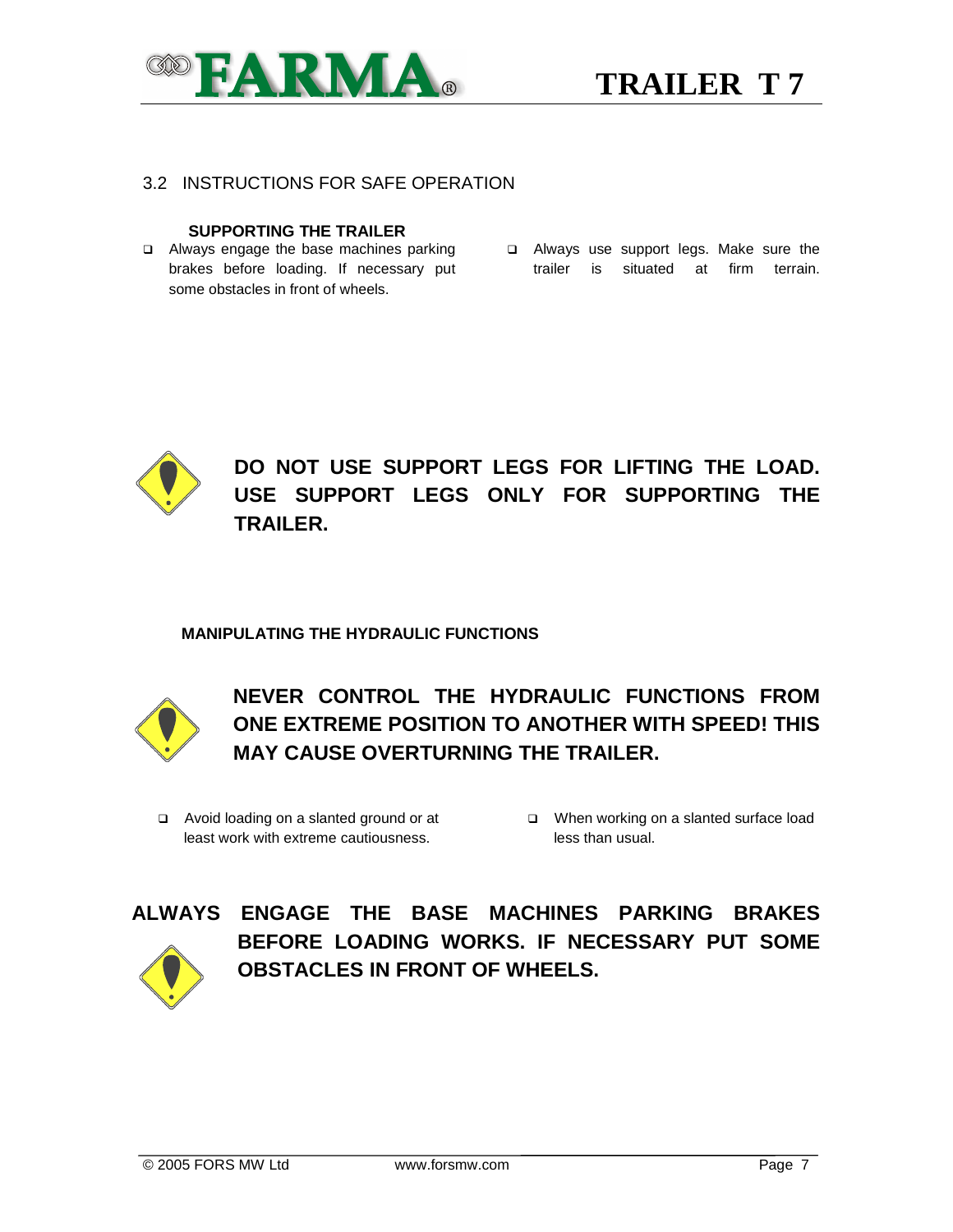

#### 3.3 WORKING AT EXTREME CONDITIONS

Recommended working temperature range for trailer is  $-30^{\circ}$  up to  $+40^{\circ}$ .

Note that working at low temperatures accelerates hydraulic gaskets wearing and increases hydraulic hoses exposure to damages and steel constructions exposure to brittle fracture. Before start working at cold conditions let the oil circulate freely through system a few minutes.

Slowly drive every action through several times so that gaskets come pliable before they receive full pressure.

At exceptionally warm conditions beware of hydraulic oils excessive heating. Too high oil temperature (higher +80°C) degrades oil and damages gaskets.

#### **4 MAINTENANCE INSTRUCTIONS**

#### 4.1 SAFETY



## **READ THE MAINTENANCE INSTRUCTIONS BEFORE SERVICE OR MAINTENANCE WORKS. DO NOT ATTEMPT TO PERFORM SUCH MAINTENANCE WORKS WHICH YOU DO NOT FULLY UNDERSTAND**

- **Q** Repair all safety endangering defects immediately.
- □ Check that the trailer is on a level and stable ground.
- Use vehicles parking brake during maintaining the trailer. Make sure that nobody can unnecessarily have access to trailers or vehicles controls.
- □ Never attempt to do maintenance works on the hydraulic system before you are sure there is no pressure.
- Do not tighten or repair a leaking hydraulic couplings while the system is pressurized.
- Never attempt to localize a leakage from hoses or connections by feeling with hand. The high pressure oil jet can penetrate skin and cause serious burns and damages. High pressure oil is also highly flammable.
- Do not work under such device that is sustained only by hydraulics. During maintenance use supports.
- Avoid getting oil into eyes. Use safety goggles and gloves.